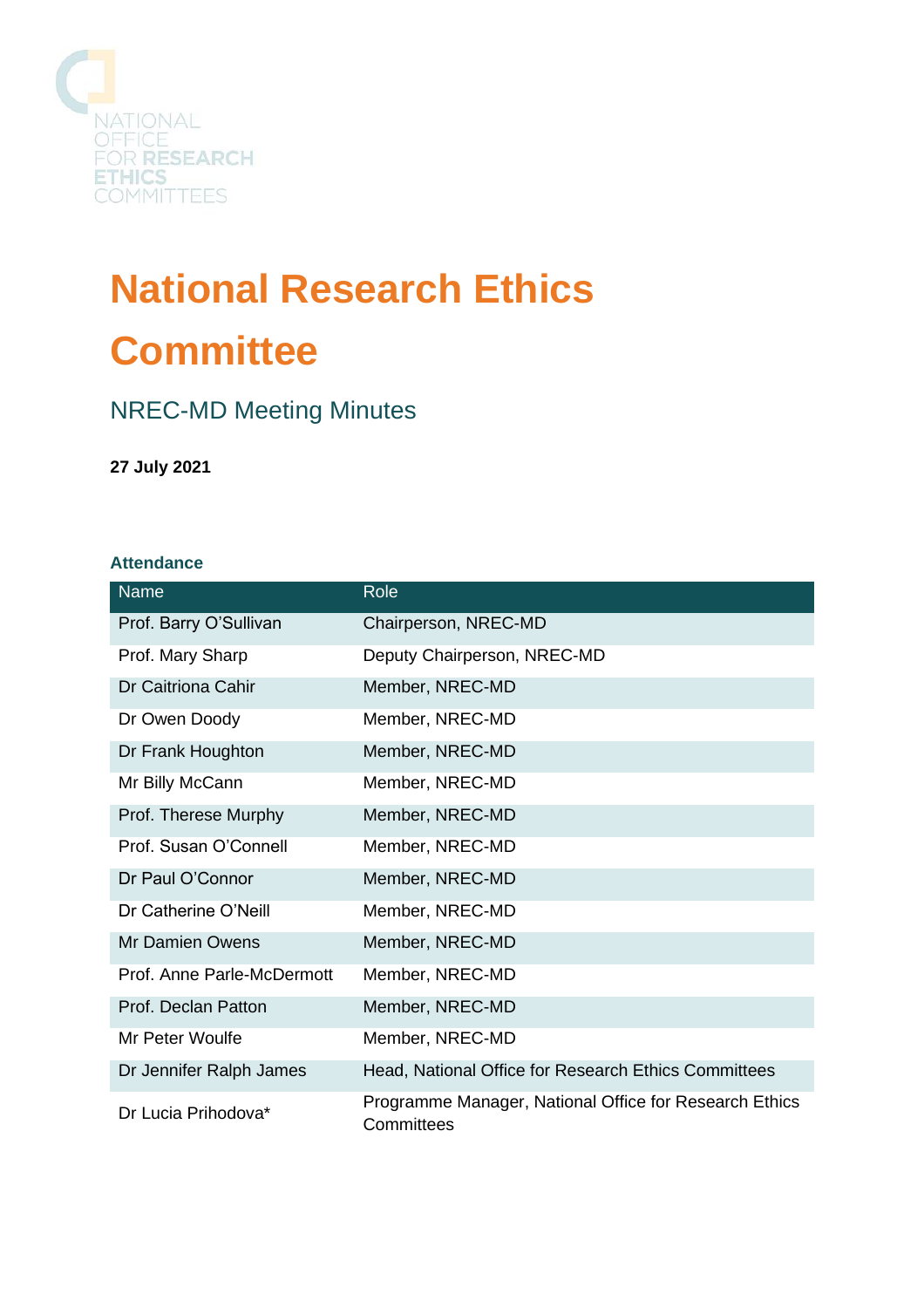\*Drafted minutes

**Apologies:** Prof. Cathal O'Donnell, Ms Orla Lane, Ms Riona Tumelty, Prof. Mahendra Varma

**Quorum for decisions:** Yes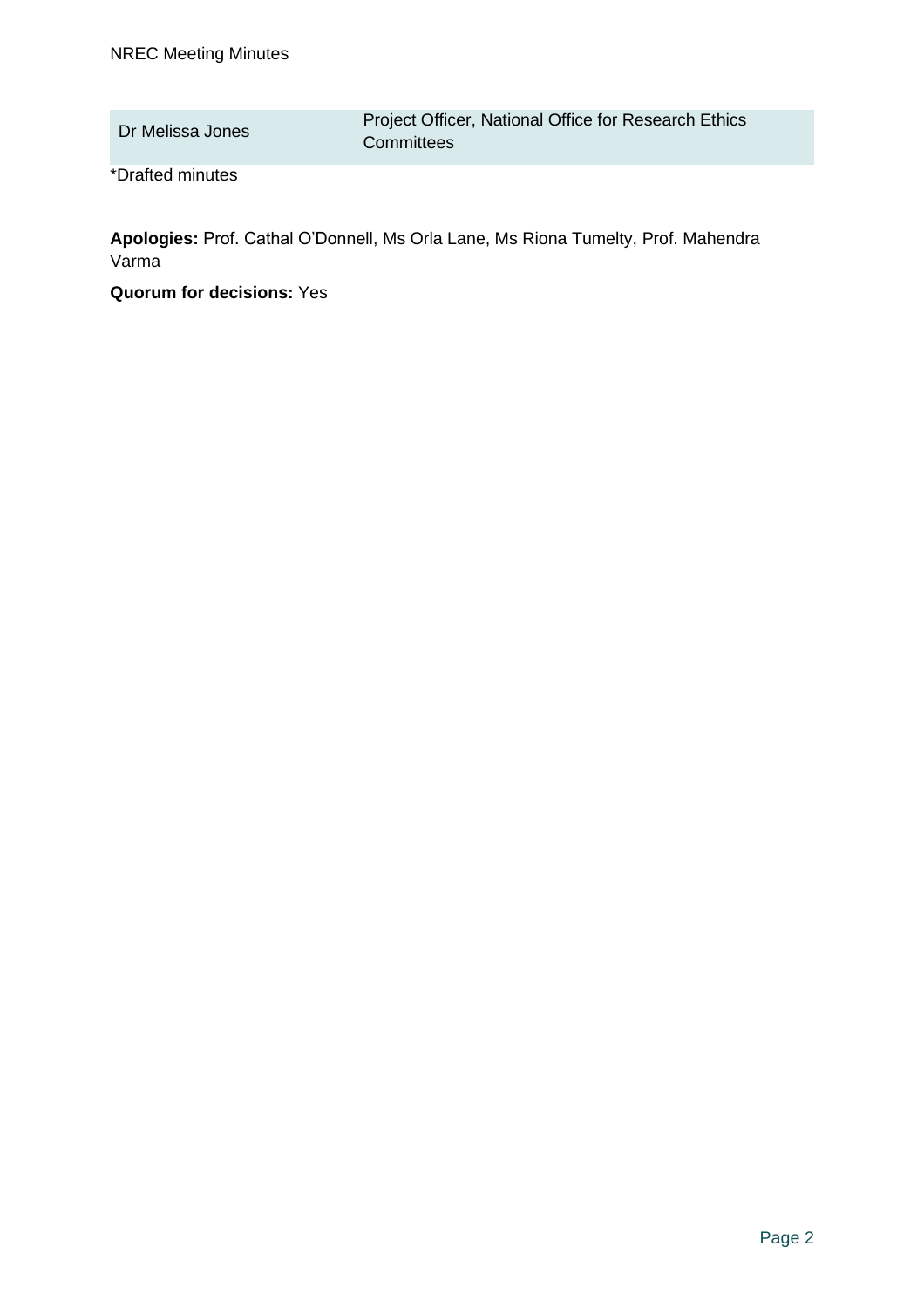### **Agenda**

- Welcome & apologies
- Substantial amendments: NREC review approach
- NREC Conflict of Interest Policy
- NREC Committee Business Report
- Minutes of previous meeting (24 June 2021) & matters arising
- Declarations of interest
- Application 21-NREC-MD-005
- Application 21-NREC-MD-006-SA
- Application 21-NREC-MD-008-SA
- Application 21-NREC-MD-002-SA-R1
- Application 21-NREC-MD-003-R1
- Application 21-NREC-MD-004-R1
- AOB
- The Chair welcomed the Committee and opened the meeting.
- Substantial amendments: NREC review approach: The Programme Manager presented an overview of the NREC approach to review of substantial amendments including particular considerations for the remit of NREC-MD under SI 252/1994 and SI 260/2021
- Update from the National Office Conflict of Interest Policy: The Head of the National Office presented an overview of NREC Conflict of Interest policy.
- NREC Committee Business Report: The Committee *noted* the report.
- Minutes of previous meeting (24 June 2021) & matters arising: The minutes were *approved*; there were no matters arising
- Declarations of interest: none

#### **Applications**

#### **21-NREC-MD-005**

- Principal Investigator: Dr Jonathan Lyne
- Study title: Conduction System Pacing Optimized Therapy (CSPOT)
- Lead institution: Beacon Hospital, Beacon Court, Bracken Road, Sandyford Business Park, Sandyford, Dublin 18
- NREC-MD comments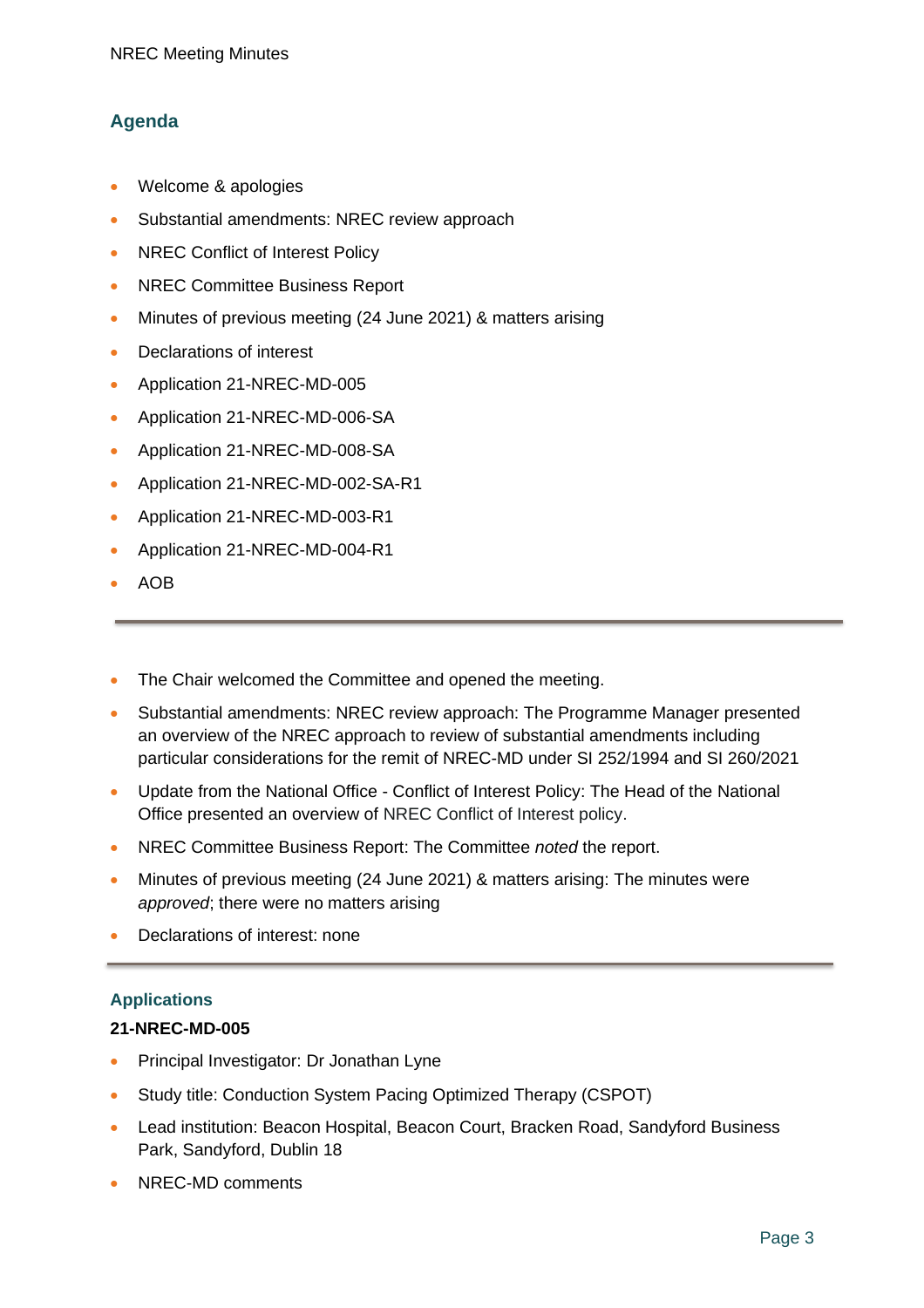- The NREC-MD noted that the application is in effect a feasibility study to test a new form of cardiac resynchronisation therapy, the CSPOT technique, and as such represents a device that is yet to receive CE marking.
- NREC-MD decision
	- *Favourable with conditions*
- Further information requested / Associated conditions
	- Participant information leaflet and consent forms are revised for ease of participant accessibility and clarity.
	- The consent form is revised to fully comply with the 2018 Health Research Regulations.
	- Citations are provided for studies referenced in the application.

#### **21-NREC-MD-006-SA**

- Principal Investigator: Dr Darren Mylotte
- Study title: Optimize PRO
- Lead institution: University Hospital Galway, Newcastle Rd, Galway
- NREC-MD comments
	- The NREC-MD noted that this application represents a request for ethics review of a substantial amendment to an ongoing aortic stenosis study, including expansion of the study and refinement of specific study end-points.
	- The NREC-MD noted that the original study received a favourable opinion from the Clinical Research Ethics Committee at Galway University Hospitals. In this regard, this NREC-MD opinion pertains only to the substantial amendment outlined in the application submitted to the National Office.
- NREC-MD Decision
	- *Favourable*

#### **21-NREC-MD-008-SA**

- Principal Investigator: Prof. Faisal Sharif
- Study title: The "RADIANCE II" Pivotal Study
- Lead institution: HRB Clinical Research Facility Galway (HRB-CRFG), University of Ireland, 1st Floor, Galway University Hospitals, Co. Galway
- NREC-MD comments
	- The NREC-MD noted that this application represents a request for ethics review of a substantial amendment to an ongoing hypertension study, namely to proceed with changes to the patient information sheet and consent form, revisions to the patient brochure, and the inclusion of a new home blood pressure diary.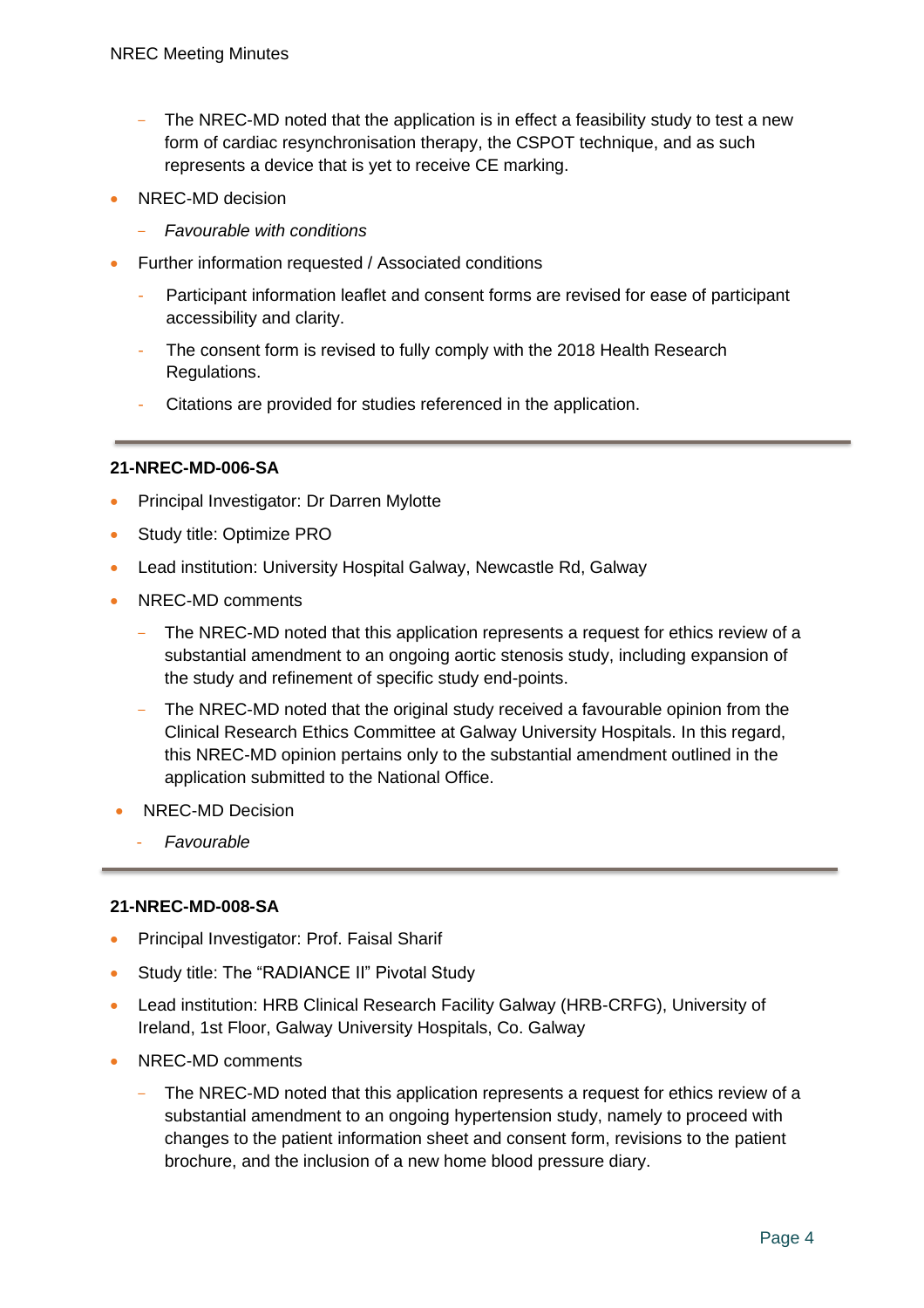- The NREC-MD noted that the original study received a favourable opinion from the Clinical Research Ethics Committee at Galway University Hospitals. In this regard, the NREC-MD opinion pertains only to the substantial amendment outlined in the application submitted to the National Office.
- NREC-MD Decision
	- *Favourable with conditions*
- Further information requested / Associated conditions
	- Participant information leaflet and consent forms are revised for ease of participant clarity.

#### **21-NREC-MD-002-SA-R1**

- Principal Investigator: Prof. Patrick Serruys
- Study title: A randomised controlled trial to compare the safety and efficacy of sirolimuseLuTIng biodegradable polymer ultra-thin stent (SUPRAFLEXTM Cruz) and everolimuseLuting biodegradable polymer stent (SYNERGYTM) in treatment for three vessel coronary artery disease: Multivessel TALENT
- Lead institution: Mater Private Hospital, Eccles Street, Dublin 7
- NREC-MD comment
	- The Committee noted that this application represents the applicant's response to a *Request for further information* from the NREC-MD following its review of a substantial amendment application
	- The NREC-MD agreed the applicant had addressed the Committee's request for further information satisfactorily.
	- The NREC-MD noted that the original study received a favourable opinion from the Clinical Research Ethics Committee at Galway University Hospitals, the SJH/TUH Research Ethics Committee, the Beaumont Hospital Ethics (Medical Research) Committee and the Research Ethics Committee at UL Hospital Group. In this regard, the NREC-MD opinion pertains only to the substantial amendment of the addition of the Mater Private Hospital.
- NREC-MD decision
	- *Favourable*

#### **21-NREC-MD-003-R1**

- Principal Investigator: Prof. Patrick Serruys
- Study title: Non-inferiority of angiography-derived physiology guidance versus usual care in an all-comers population treated with unrestricted use of healing-targeted supreme stent (HT Supreme) and P2Y12 inhibitor monotherapy after 1-month of dual-antiplatelet therapy: the PIONEER IV trial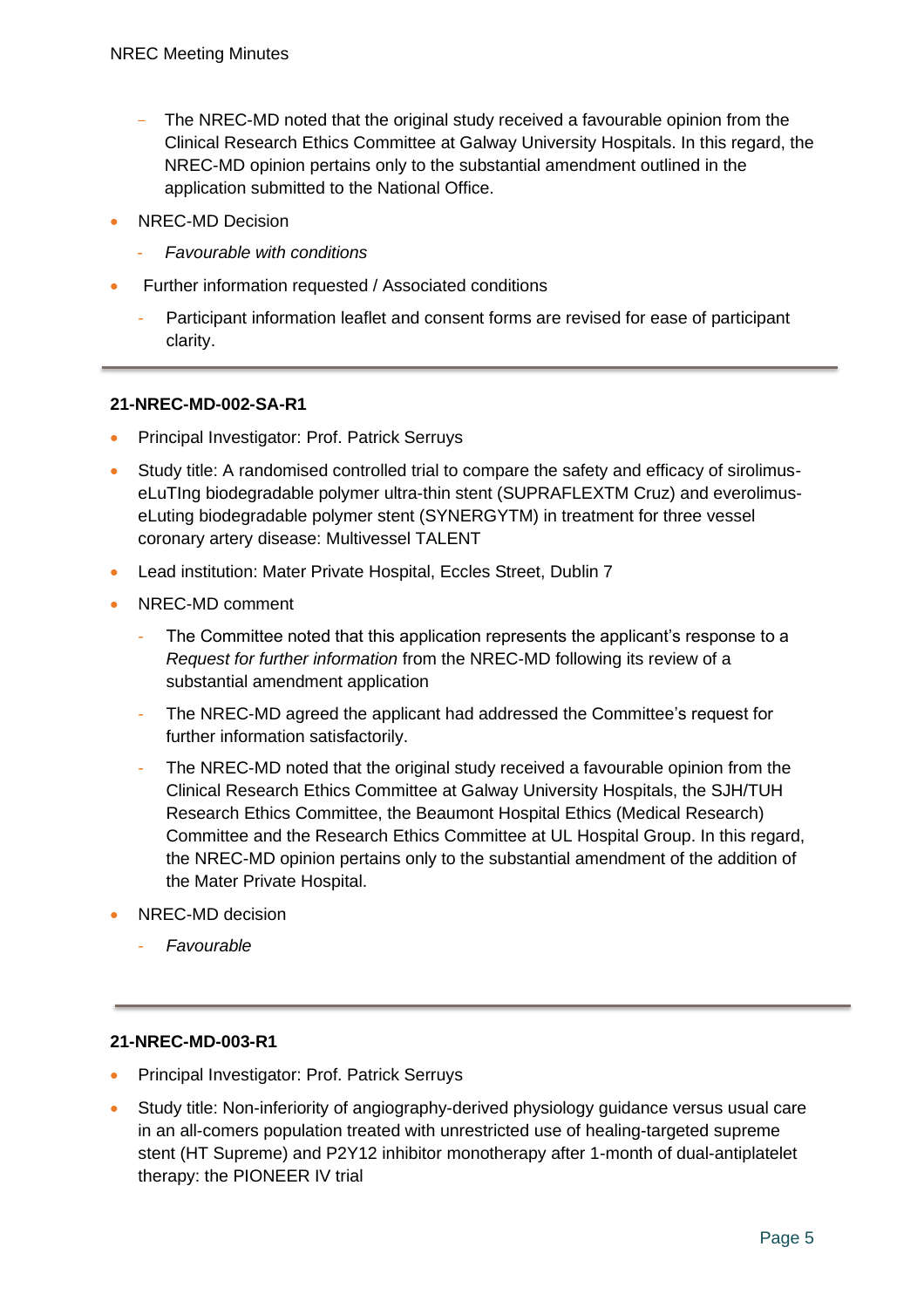- Lead institution: National University of Ireland, Galway, Newcastle Road, Galway, Ireland
- NREC-MD comments
	- The Committee noted that this application represents the applicant's response to a *Request for further information* from the NREC-MD.
	- The NREC-MD agreed the applicant had addressed the Committee's request for further information satisfactorily.
	- NREC-MD decision
		- *Favourable*

#### **21-NREC-MD-004-R1**

- Principal Investigator: Prof. James Loughman
- Study title: MyopiaX Treatment for the Reduction of Myopia Progression in Children and Adolescents: Safety and Efficacy Investigation
- Lead institution: Center for Eye Research Ireland (CERI), Technological University Dublin, Dublin 7
- NREC-MD comments
	- The Committee noted that this application represents the applicant's response to a *Request for further information* from the NREC-MD.
	- The NREC-MD agreed the applicant had addressed the Committee's request for further information satisfactorily.
- NREC-MD decision
	- *Favourable with conditions*
- Further information requested / Associated conditions
	- Participant information leaflet and consent forms are revised for ease of participant clarity.
	- The consent form is revised to fully comply with the 2018 Health Research Regulations.
	- The participants are provided with a separate 'quick reference' document outlining key contacts in case of any emergencies or questions on the device or trial itself.
- AOB:
	- The Committee discussed the importance of rigorous informed consent procedures in relation to data processing and data sharing in health research studies. The Head of the National Office informed the Committee that the Office is developing a guidance document on data protection for research purposes. While this guidance will not comprise prescriptive information nor replace legal advice, the intention is to support applicants in their consideration of data protection matters for their research.